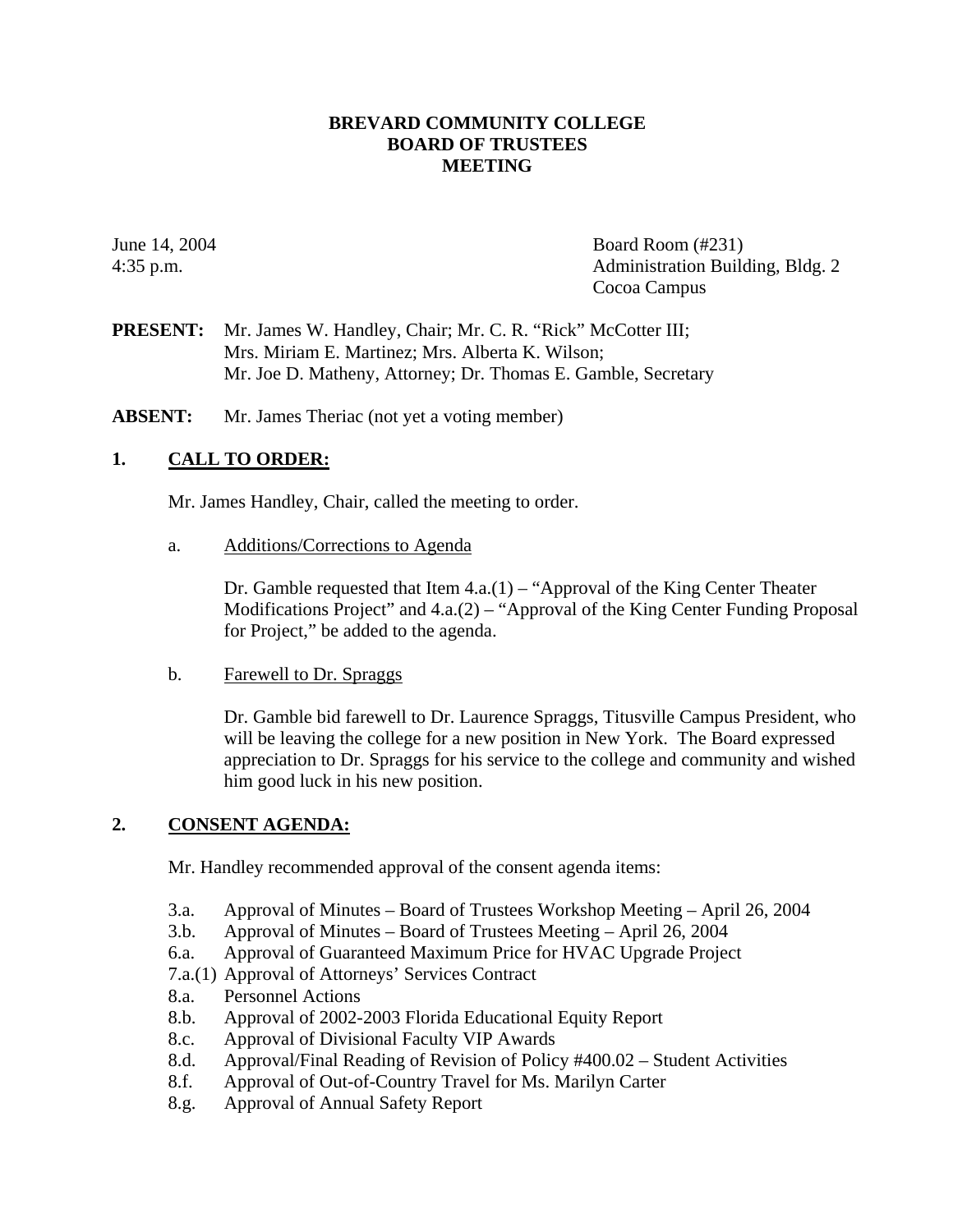Board of Trustees Meeting June 14, 2004 Page -2-

- 9.a. Approval of Monthly Budget Status Reports, April-May 2004
- 9.b. Approval of 2004-2005 Fee Schedule
- 9.e. Approval of DSO Budgets, 2004-2005
- 9.f. Approval of College Memberships
- 9.g. Approval of Accounts Receivable Write-Offs

Mr. McCotter moved approval of the consent agenda items. Mrs. Martinez seconded the motion. All those voting in favor of the motion – McCotter, Martinez, Handley, and Wilson; opposed – none. Motion unanimously approved. (Theriac-absent)

## **3. APPROVAL OF OFFICIAL MINUTES OF PREVIOUS MEETINGS:**

a. Minutes – Board of Trustees Workshop Meeting – April 26, 2004

Approved – consent agenda.

b. Minutes – Board of Trustees Meeting – April 26, 2004

Approved – consent agenda.

### **4. COMMUNICATIONS:**

a. Report on the King Center for the Performing Arts Strategic Planning

Mr. Phil Nohrr, Chairman of the King Center Board introduced Mr. Steve Janicki, King Center Executive Director who reported on the results of the King Center Strategic Planning workshop. Mr. Janicki thanked the Harris Corporation for their generous support in formulating the King Center's strategic plan.

Mr. Janicki explained that in 1990 the State of Florida designated the King Center as a major cultural institution. As such, the King Center has the responsibility to provide cultural programming and education to the diverse population of Brevard County highlighting quality, excellence, creativity and innovation. In order to meet King Center goals, programming decisions must be carefully weighed to meet cultural responsibility while ensuring financial solvency. Mr. Janicki reported on the strategies that were identified to meet those goals. A major change that is being considered is transitioning from member-based, to subscription-based funding due to changing trends in demographic attitudes. If deemed appropriate, the change will go into effect in Fall 2005. Equipment is phased out and replaced on a three to five year capital equipment plan to keep the King Center up-to-date and competitive within the industry.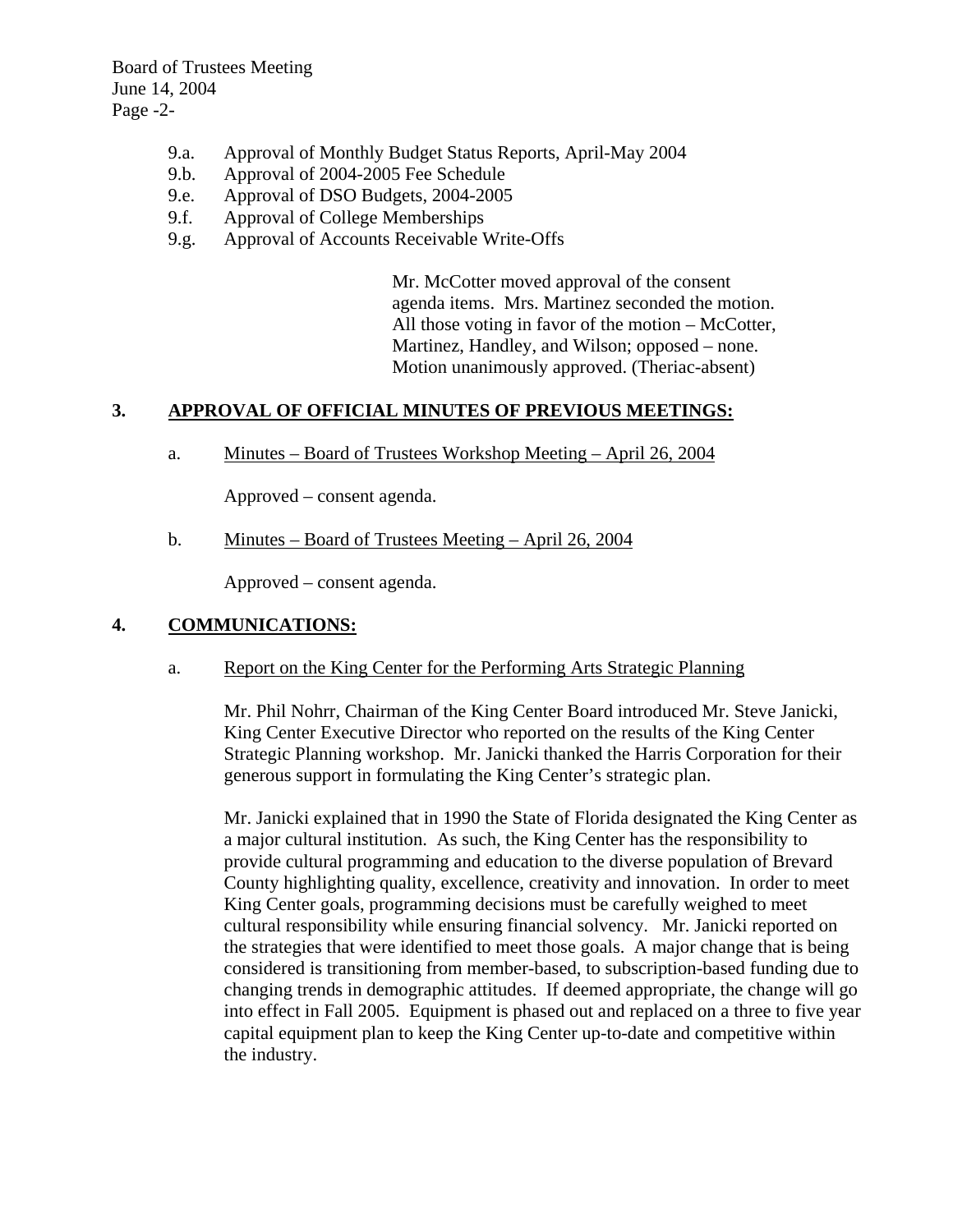Board of Trustees Meeting June 14, 2004 Page -3-

> Mr. Nohrr reported that during the last annual Board retreat, it was proposed that the Executive Director's position report directly to the King Center Board. This proposed change received a unanimous vote at the annual retreat. This change will not change the relationship with the BCC Board of Trustees or Dr. Gamble; with Dr. Gamble and a member of the Board remaining on the King Center Executive Committee. Dr. Gamble suggested that a formal agreement regarding maintenance should be negotiated between the King Center and the college rather than the informal arrangement currently practiced. Mr. Nohrr stated that the King Center organizational chart would be updated reflecting this change, which will be presented to the Board at a future date for final approval.

Mr. Janicki distributed the results of last year's customer satisfaction survey which was overwhelmingly favorable. He also discussed programs which have been scheduled for the coming season.

Mr. Nohrr introduced Ms. Michelle Hogan, the new development officer at the King Center. She will be tasked with developing funding projects to allow for greater financial solvency than in the past. In addition, the increased ticket sales from the modification project should increase revenues.

Mr. Janicki discussed the philosophies regarding the scheduling of the programming and the process of making programming decisions. He also discussed programs which have been scheduled for the upcoming season.

## (1) Approval of King Center Theater Modifications Project and

## (2) Approval of the King Center Funding Proposal for Project

Mr. Janicki reported that in keeping with the goals discussed heretofore of: (l) maintaining and updating the facilities; and, (2) increasing ticket sales/revenue, it has been clear for many years that the current physical structure of the King Center is not adequate due to obstructed views from the Grand Tier, which is not desirable for patrons. The modifications project was discussed which has the goals of: (l) acoustically linking the orchestra level with the grand tier; (2) upgrading to a state-of-the-art sound system; (3) improving visibility and lighting; and, (4) increasing ticket sales.

Mr. Janicki reported that renovations will take place in three phases: (1) modification of backstage parking and artist entrance; (2) modification of backstage dressing rooms and additions of additional dressing rooms; and, (3) modifications to the audience chamber.

Mr. Janicki reported that the project planning and approval is progressing on schedule and that the plans and finalization of fundraising efforts will proceed if the Board approves the project with implementation of the project expected for June-September 2005.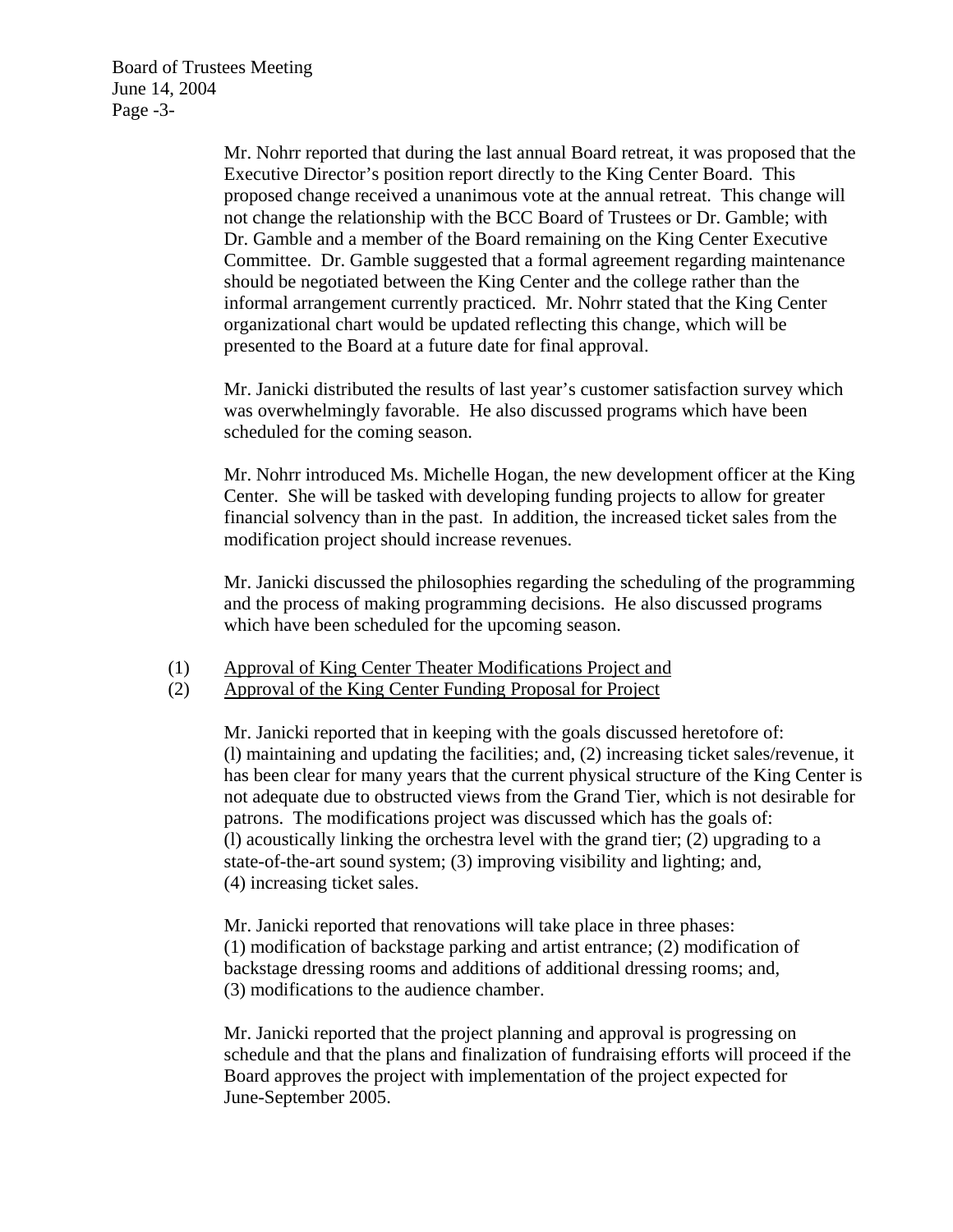Dr. Gamble reported that the King Center Board and Executive Committee have thoroughly reviewed the plan and support the project. Dr. Gamble recommended the approval of the King Center modification project and the funding proposal.

> Mrs. Wilson moved approval of the King Center for the Performing Arts Project and Funding Proposal for the Project. Mrs. Martinez seconded the motion. All those voting in favor of the motion – Wilson, Martinez, Handley, and McCotter; opposed – none. Motion unanimously approved. (Theriac-absent)

### b. Recognition of Center for Digital Education/AACC Award

Mr. Al Little, VP, Finance and Administrative Services, reported that each year the Center for Digital Education and AACC conduct a survey of hundreds of community colleges to assess the level of technology services available to students. In the most recent assessment, the college placed fifth in the Suburban College category. Numerous individuals are responsible for this honor, but Mr. Little wanted to highlight the assistance of the IT Department and Virtual Campus for their roles in the accomplishment. Mr. Little presented a plaque to Mr. Handley and Dr. Gamble, which was awarded to the college. The Board congratulated Mr. Little for this achievement.

#### c. Recognition of Tech Prep Award

Ms. Mildred Coyne, Director of Transfer and Special Programs, reported that the college recently won a business partner award from the Brevard Tech Consortium which funds special initiatives through the Brevard Schools Foundation which funnels resources to students through their teachers and the Brevard Schools Foundation to ensure that the grant resources have the most favorable impact of the students. Ms. Coyne reported that this year the college funded \$16,000 for twentyone projects in sixteen different schools. Ms. Coyne presented the award to Mr. Handley and Dr. Gamble. The Board congratulated Ms. Coyne for this accomplishment.

#### d. Presentation Skit for IBT&CE Program

Ms. Kieta Osteen-Cochrane, Executive Director, IB&CE, distributed an IBT&CE brochure, a condensed presentation of their programs in professional, business and community development. In addition, she introduced a video version of the "Mr. Continuing Ed" skit which was originally presented at the BCC In-service in March 2004, which she said is symbolic of the hard work and enthusiasm of her department. She introduced her colleagues, Ms. Ann Giles and Mr. Richard Belton, Directors, IBT&CE, who were responsible for the technical/computer direction and creative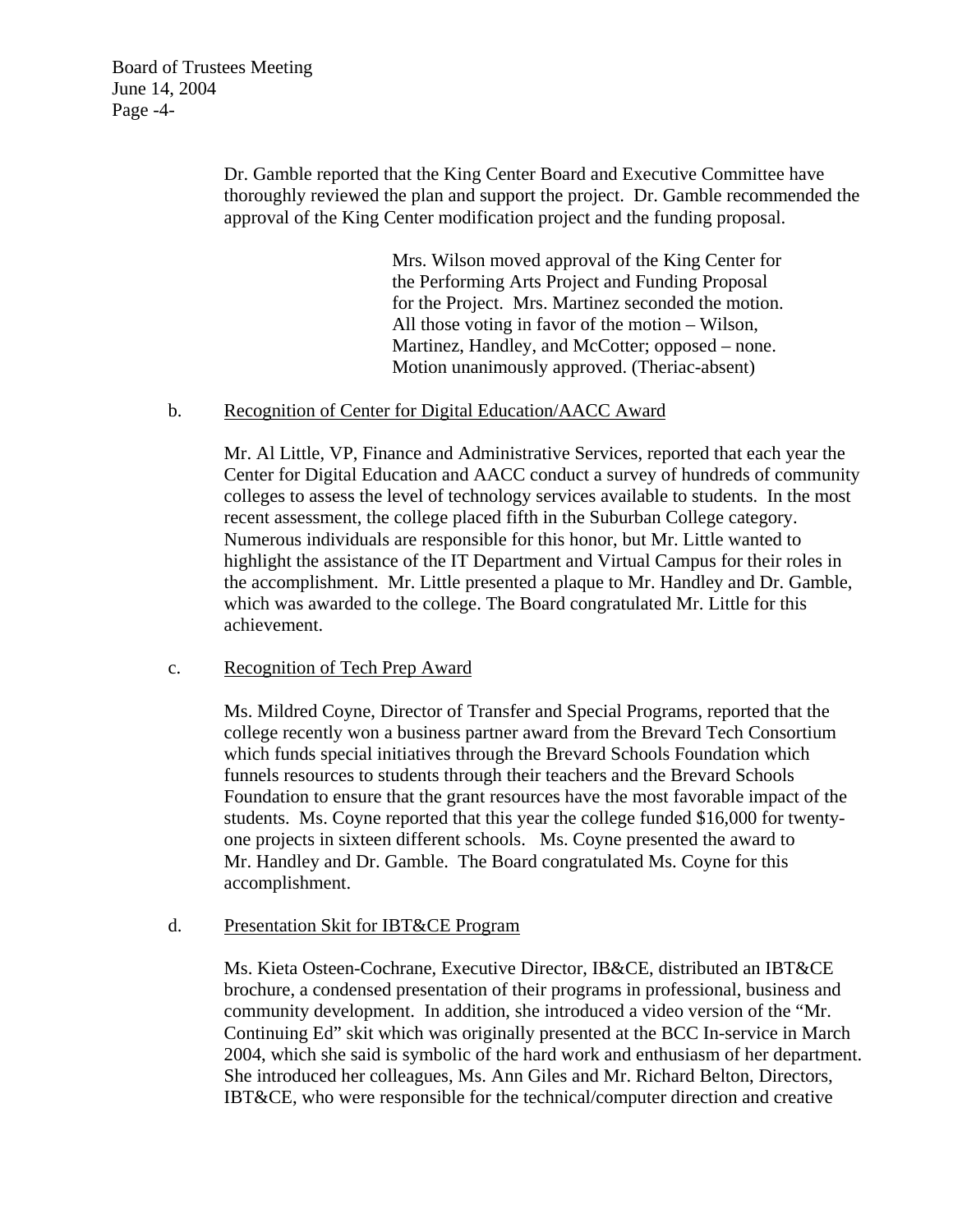Board of Trustees Meeting June 14, 2004 Page -5-

> direction of this program respectively. The Board commended Ms. Osteen-Cochrane for the positive work being done through the IBT&CE.

# **5. CITIZEN'S PRESENTATION:**

None.

## **6. CONSTRUCTION AND DEVELOPMENT:**

a. Approval of Guaranteed Maximum Price for HVAC Upgrade Project - Mr. Little

Approved – consent agenda.

### **7. OLD BUSINESS:**

a. Report on Pending Legal Actions – Mr. Matheny

Mr. Matheny reported that the King Center has begun a new, innovative way to set aside capital improvement money with 1:1 matching by the Facilities Improvement Challenge Grant. Each purchased ticket will indicate that \$2.00 of the ticket is being set aside for capital improvements. This procedure will be implemented in the Fall in addition to the Capital Campaign.

(1) Approval of Attorneys' Services Contract

Approved – consent agenda.

#### 8. **NEW BUSINESS:**

a. Personnel Actions – Ms. Oglesby

Approved – consent agenda.

b. Approval of 2002-2003 Florida Educational Equity Report – Mr. Billings

Approved – consent agenda.

c. Approval of Divisional Faculty VIP Awards – Dr. Astrab

Approved – consent agenda.

d. Approval/Final Reading of Revision of Policy #400.02 – Student Activities – Mr. Little

Approved – consent agenda.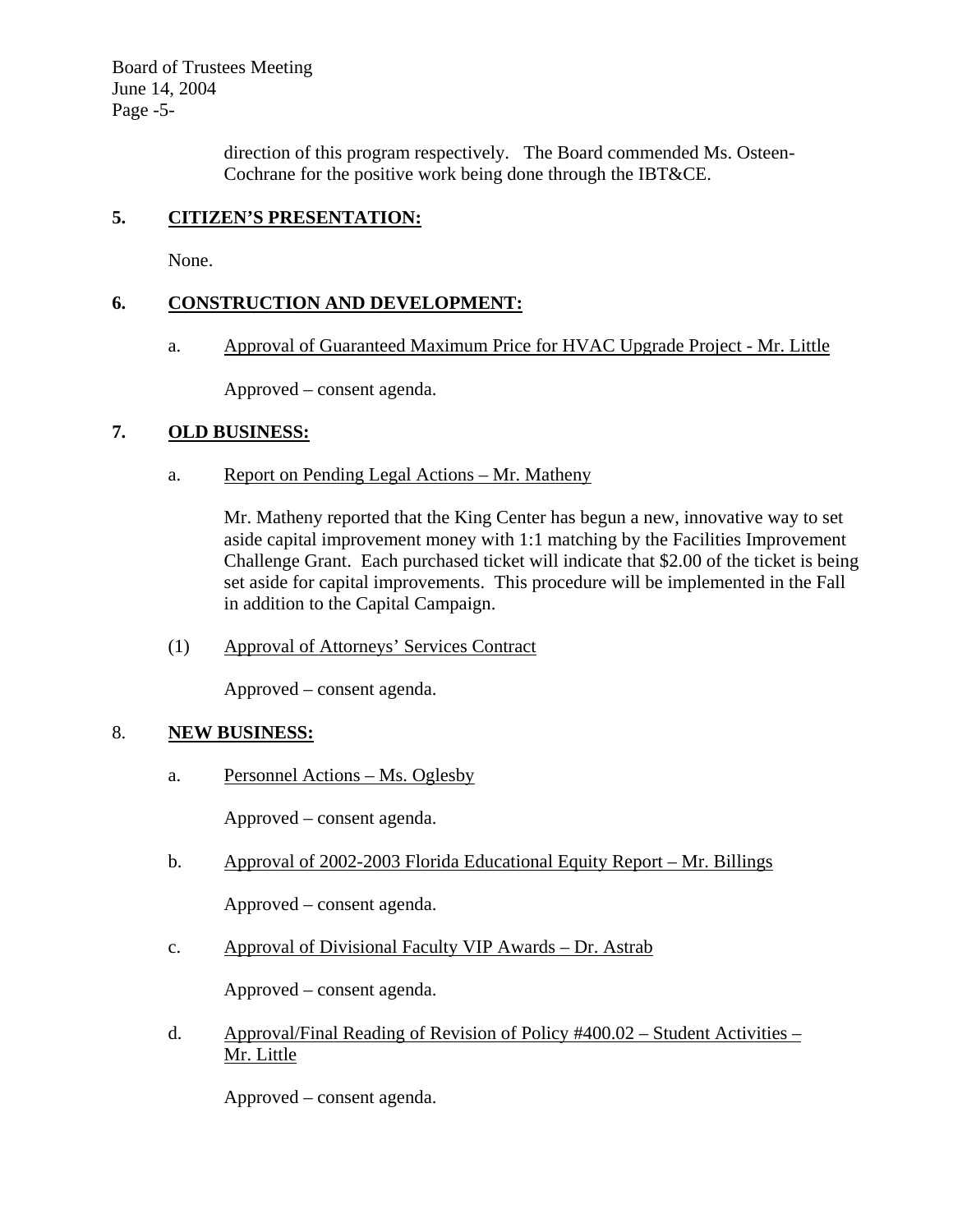- e. Cocoa Village Playhouse Dr. Fettrow
- (1) Approval of CVP Restrictive Covenant and
- (2) Approval of CVP Resolution

Dr. Brenda Fettrow, Provost of the Cocoa Campus, reported that in conjunction with a grant request that is currently being prepared by the Development Office, a requirement has been identified for the application to enter into a Restrictive Covenant. In addition, if the Board supports the Restrictive Covenant, the subsequent approval of a Resolution would assist and strengthen the grant application.

Dr. Fettrow further reported that the college has sought a Florida Historic Preservation Special Category Grant on behalf of the Historic Cocoa Village Playhouse to restore the playhouse upper balcony for expanded seating and stage repairs. An agreement to provide a ten-year Restrictive Covenant is a requirement for this grant, which says that the college must seek prior approval from the Florida Division of Historical Resources prior to modification. She reported, however, that this Covenant does not prevent the grantee from selling or destroying the historical value, but funds would have to be repaid should that take place.

Dr. Fettrow reported that Mr. Matheny has reviewed the Restricted Covenant and determined that it was acceptable if the Board should choose to grant approval.

Mr. Matheny stated that the planned addition of the annex or balcony would not create a conflict as the addition was previously known and part of the grant application. However, he agreed that this should be addressed and permission granted prior to the submission of the Restricted Covenant, if approved. Dr. Fettrow agreed that she would seek this approval although Mr. Matheny indicated that did not believe it to be necessary. Dr. Gamble moved approval of the Cocoa Village Playhouse Restricted Covenant and Resolution.

> Mrs. Martinez moved approval of the Cocoa Village Playhouse Restricted Covenant and Resolution. Mrs. Wilson seconded the motion. All those voting in favor of the motion –Martinez, Wilson, Handley, and McCotter; opposed – none. Motion unanimously approved. (Theriac-absent)

f. Approval of Out-of-Country Travel for Ms. Marilyn Carter – Dr. Kaliszeski

Approved – consent agenda.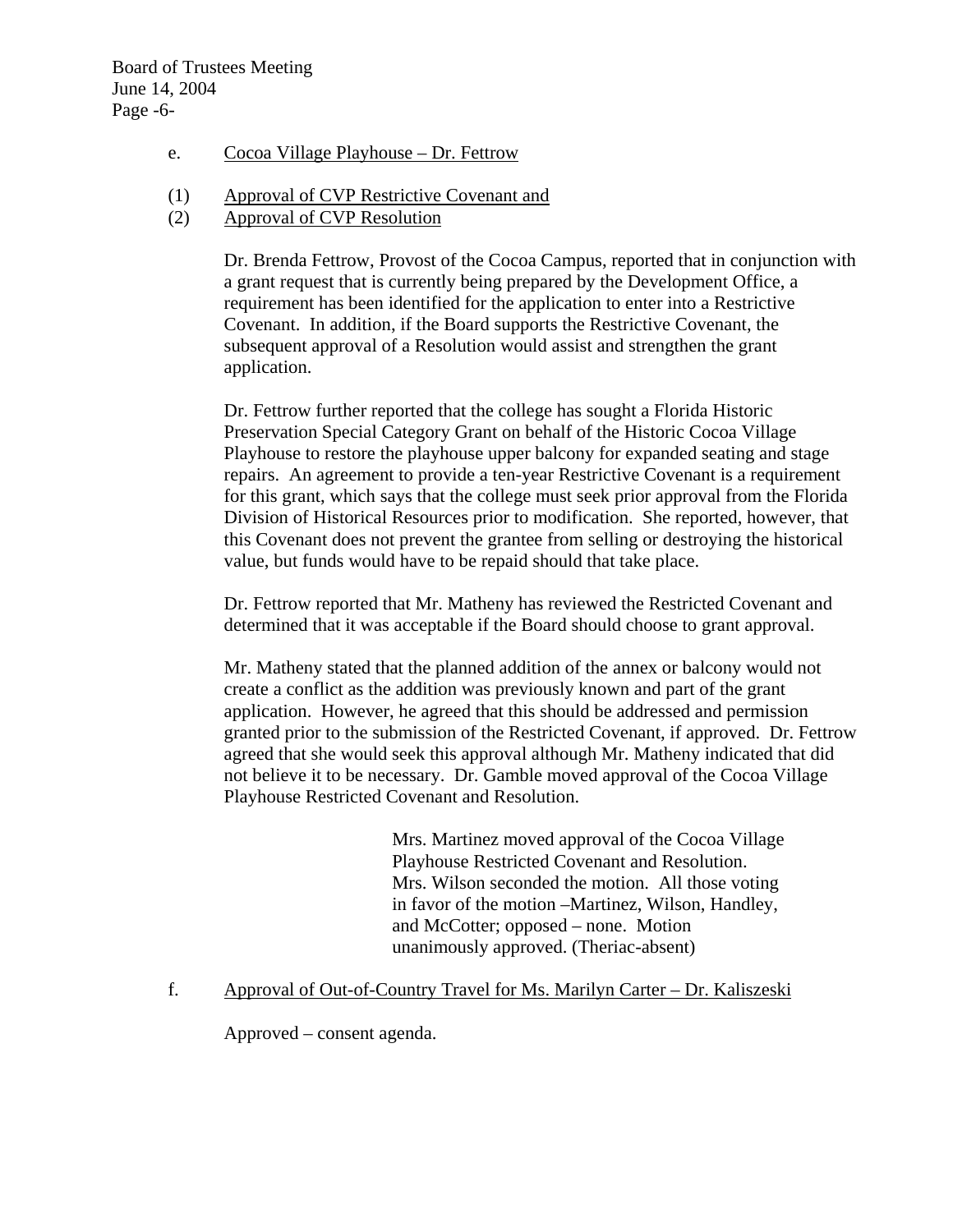Board of Trustees Meeting June 14, 2004 Page -7-

g. Approval of Annual Safety Report – Mr. Carman

Approved – consent agenda.

h. Request for Board Meeting Agenda Items

Mrs. Martinez requested a future discussion of adjunct faculty, reflecting on the differences from full-time faculty and any future plans to enhance their employment with BCC.

#### **9. FINANCIAL ACTIONS:**

a. Approval of Monthly Budget Summary Reports, April-May 2004 – Mr. Cherry

Approved – consent agenda.

b. Approval of 2004-2005 Fee Schedule – Mr. Little

Approved – consent agenda.

c. Approval of Operating Budget, 2004-2005 & Master Grade/Salary Schedule – Mr. Little/Ms. Oglesby

 Mr. Little, VP, Finance and Administrative Services, reported that each Trustee received a copy of the budget package in May for review. He presented a brief review of the significant breakdown and strategic shifts in the proposed budget. He reported that the administration is pleased with the appropriation for the coming year. However, even with the favorable increase this year, there is only an increase of 4.4% above the initial appropriation for 2001-2002 or a 1.4% increase per year over that time period.

Mr. Little reported that the budget was developed in concert with the college strategic planning for the coming year and discussed how the funding decisions related to the goals of the college

Mr. Little reported that 100% of funds for the coming year have been allocated, which keeps the budget ending fund balance at 8.3% of funds available, which is reasonable for an institution the size of BCC. He indicated that the most significant changes are related to increased health insurance costs, new positions or elimination of vacant positions. He summarized by saying that the revenue increases this year were allocated with an emphasis on services to students and a focus on strengthening academic programs. Dr. Gamble recommended approval of the proposed 2004-2005 Operating Budget including the Master Grade/Salary Schedule.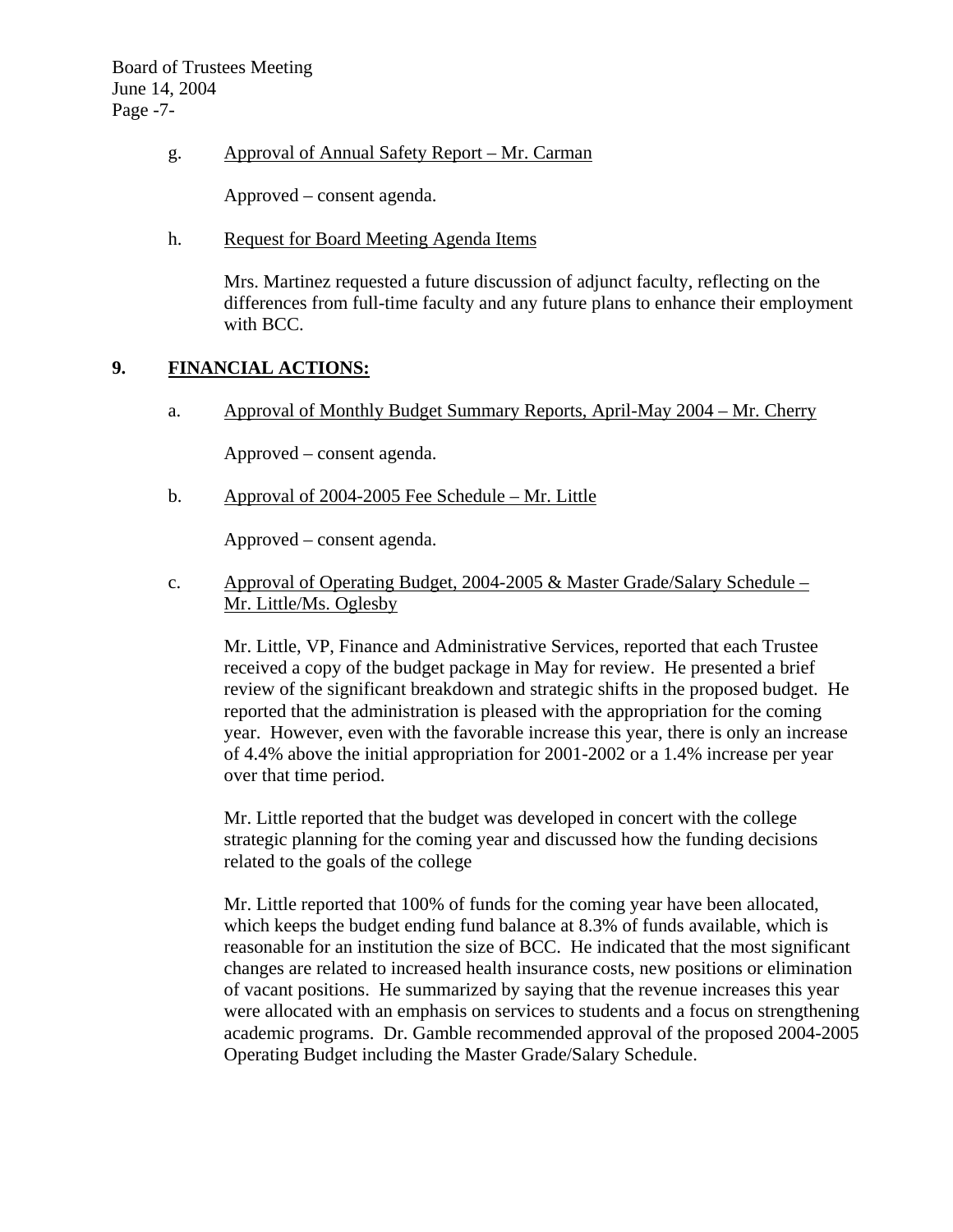Board of Trustees Meeting June 14, 2004 Page -8-

> Mrs. Martinez moved approval of the 2004-2005 Operating Budget and Master Grade/Salary Schedule. Mr. McCotter seconded the motion. All those voting in favor of the motion – Martinez, McCotter, Handley, and Wilson; opposed – none. Motion unanimously approved. (Theriac-absent)

#### d. Approval of 2004-2005 Capital Outlay Budget – Mr. Little

Mr. Little reported that the college received approximately \$3.4 million for funding the 2004-2005 capital projects. The total capital outlay budget is just over \$11 million, including projects carried over from this year. New projects from the coming year include HVAC upgrades, re-roofing projects and collegewide restroom upgrades, etc. Dr. Gamble recommended approval of the 2004-2005 Capital Outlay Budget.

> Mrs. Wilson moved approval of the 2004-2005 Capital Outlay Budget. Mr. McCotter seconded the motion. All those voting in favor of the motion – Wilson, McCotter, Handley, and Martinez; opposed – none. Motion unanimously approved. (Theriac-absent)

e. Approval of DSO Budgets, 2004-2005 – Mr. Cherry

Approved – consent agenda.

f. Approval of College Memberships – Dr. Gamble

Approved – consent agenda.

g. Approval of Accounts Receivable Write-Offs – Mr. Cherry

Approved – consent agenda.

#### **10. REPORT OF THE PRESIDENT:**

a. Hurricane Emergency Evacuation Plan

Dr. Gamble reported that the college Hurricane Emergency Evacuation Plan document was distributed to the Board.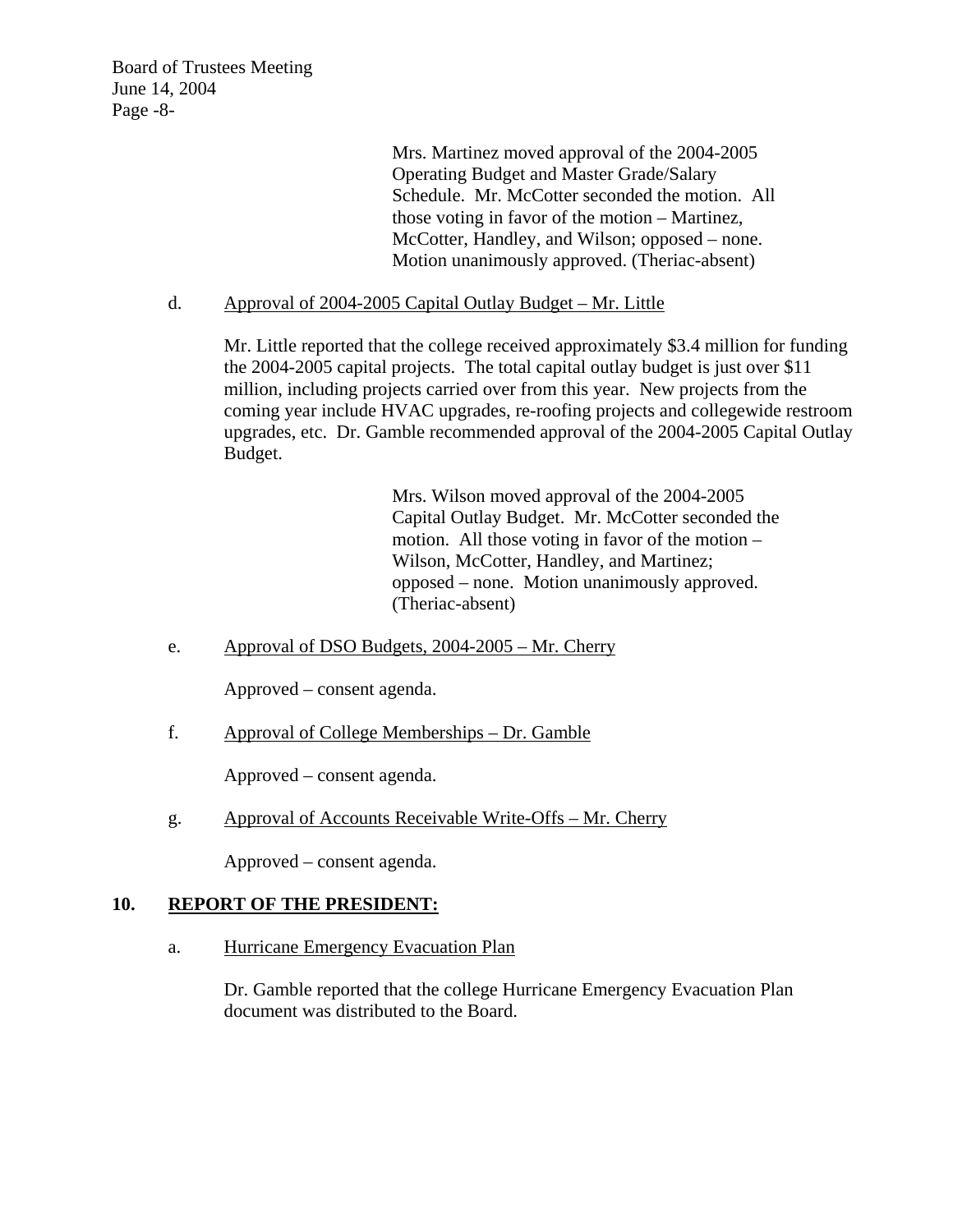Board of Trustees Meeting June 14, 2004 Page -9-

### b. Organizational Chart

Dr. Gamble reported that the organizational chart distributed reflects the reorganization, which will be effective July 1, 2004, including: the change of Campus "Presidents" to "Provosts"; the relocation of the Virtual Campus to the Titusville Campus, which will now both be under the leadership of Dr. Kathy Cobb; the addition of the Chief Information Officer position; and, adjustments to the current organization in regard to the Executive Vice President/Chief Learning Officer.

## c. Chief Information Officer

Dr. Gamble reported the search process has begun for the newly created position of Chief Information Officer (CIO), who will report to him. He indicated that an outside consulting service may be utilized to verify the qualifications of the candidate due to the need for technical as well as administrative strengths and skills. Mrs. Martinez suggested consulting with the IT departments of local companies such as Harris or Boeing.

## d. SACS Process Documentation Report

Dr. Gamble exhibited a copy of the bound BCC SACS document, which includes all of the documentation gathered during the SACS accreditation process, including the re-accreditation letter. He stated that copies of the book are available in each campus library, Human Resources, and his office.

## e. Brevard Tomorrow

Dr. Gamble reported that the college is actively involved with Brevard Tomorrow, which is a county-wide, community planning effort. He indicated that he has been an active participant in their efforts and supports the program including providing a small contribution to the organization each year from the college.

#### f. Letter of Appreciation

Dr. Gamble indicated that a letter sent by an Aerospace Technology student was distributed to Trustees with the Board package. He stated that her positive comments are a credit to the college's Aerospace Technology program.

#### g. Distinguished Leadership Award

Dr. Gamble reported that Leadership Brevard had recently honored him with the 2004 Distinguished Leadership Award.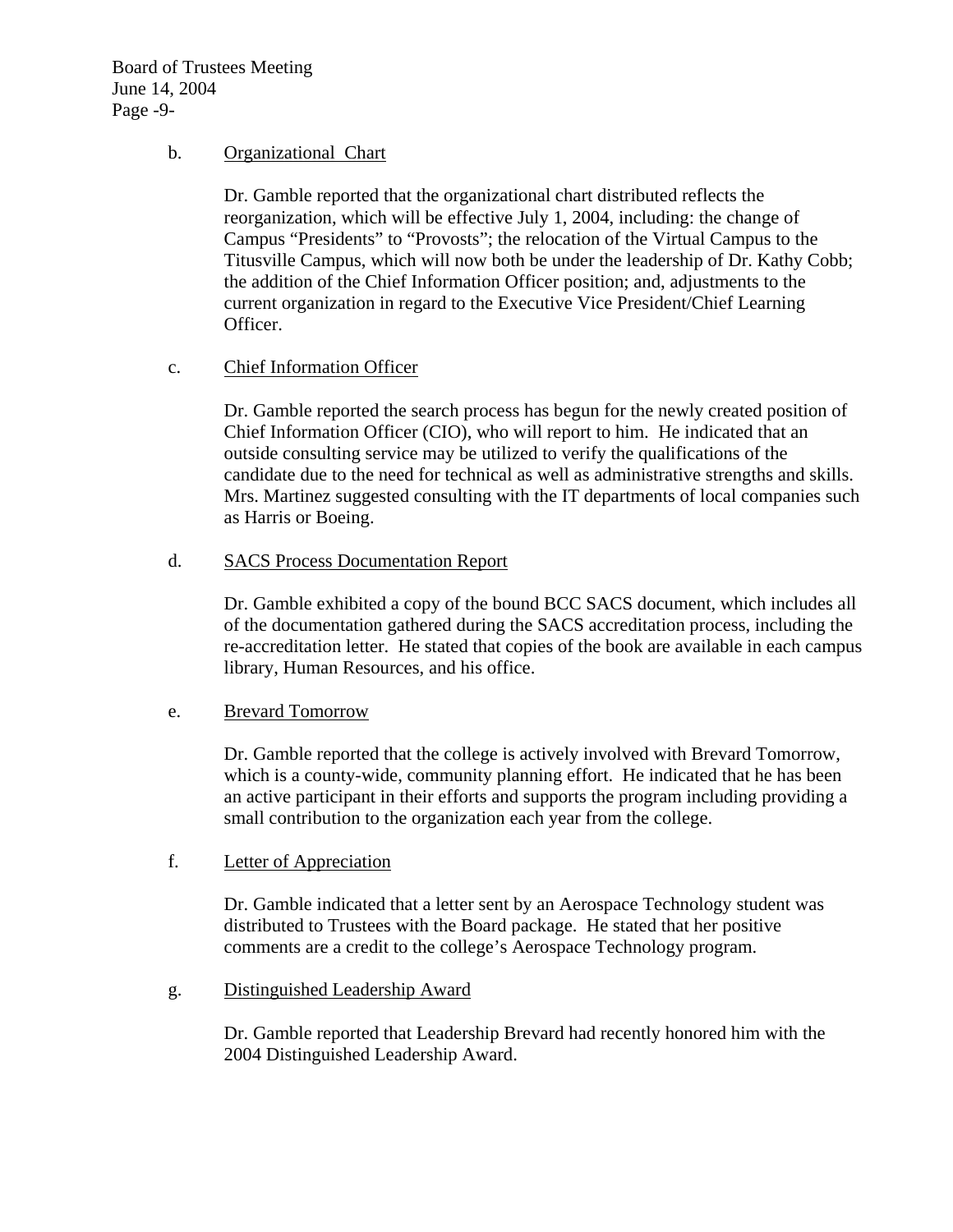Board of Trustees Meeting June 14, 2004 Page -10-

#### h. Board-Staff Relationship Evaluation

Dr. Gamble discussed the process for the surveying community entities as part of the District President Evaluation, as described in the Policy Manual. He suggested that the forms would be sent to the Board in July for the Board Self-Evaluation and District President Evaluation to be discussed at the August Board meeting. Mrs. Martinez requested that all survey results be included when mailing the evaluation package as they are a necessary component of the evaluation.

#### i. Cocoa Campus Perimeter Project

Dr. Gamble reported that the main Cocoa Campus entrance has now been reopened and that effective June 21, the South entrance will be permanently closed. After June 21, the main entrance, the UCF entrance, or Rosetine entrance should be used.

#### j. August Board Meeting

Dr. Gamble reminded the Board that no meeting will be held in July and that the August meeting would be the Board reorganization meeting requiring selection of new chair, vice-chair, committee assignments, etc. As there were scheduling conflicts with the planned August 23 Board meeting date, the Board agreed that the next meeting would be held on August 9, despite the possible non-attendance by Vice Presidents due to back to school week activities. It was the consensus of the Board that beginning in September and thereafter, the monthly meeting be scheduled on the third Monday of each month.

#### k. Fall Schedule

Dr. Gamble reported that the Fall Schedule was distributed for information. He further discussed the Fall Welcome Back Week, which begins on August 9.

#### **11. COMMITTEE REPORTS:**

a. Alumni Association – Mrs. Wilson

Mrs. Wilson reported that the Alumni Association met the previous week and reassessed this year's efforts deciding to keep most things the same next year, with the exception of improving the alumni database.

b. BCC Foundation – Mr. Handley

Mr. Handley reported that the annual Foundation Board of Governors meeting was held on the Carnival Glory cruise ship in June. He reported that everything is running smoothly with the transition to the new Executive Director.